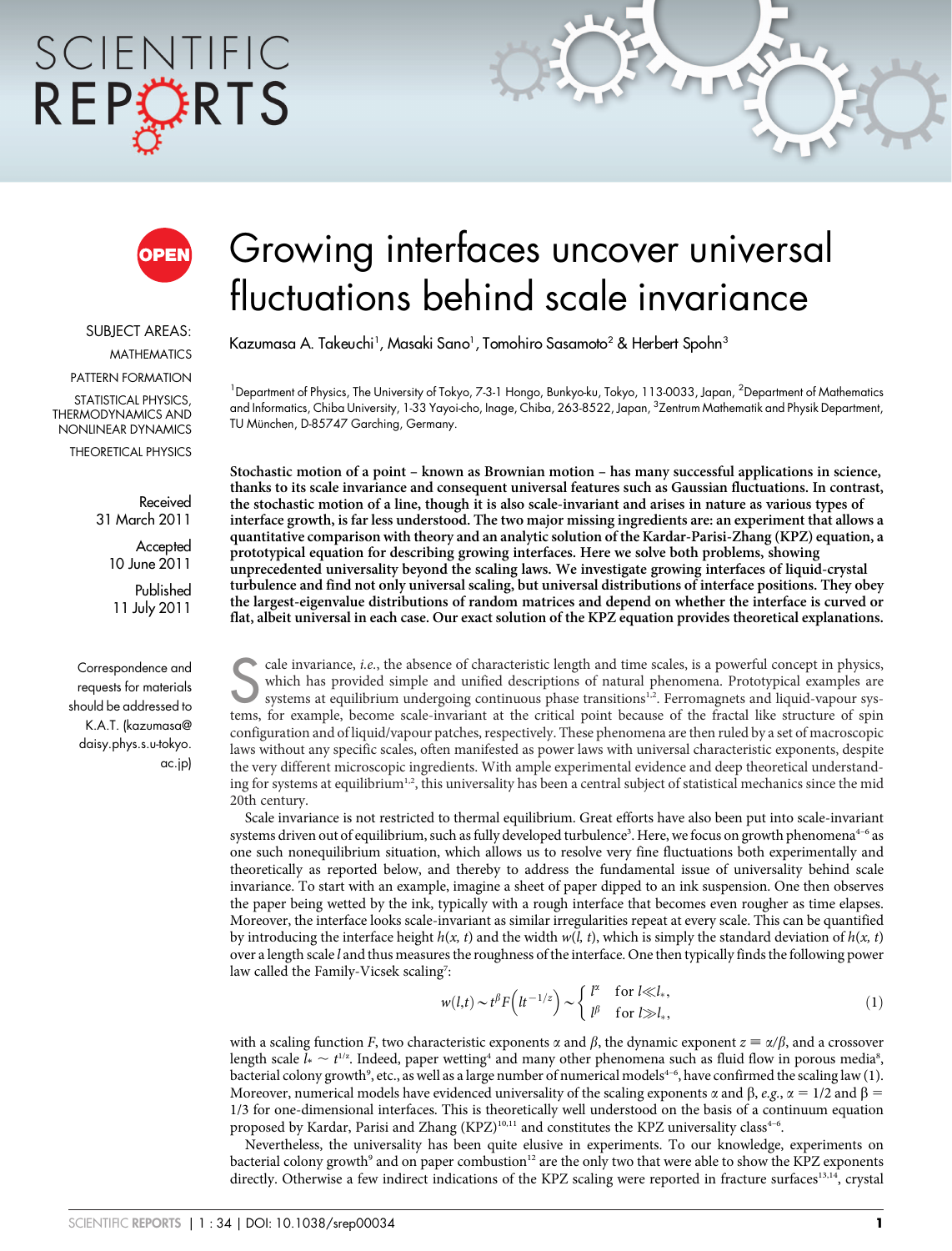

Figure 1 | Growing DSM2 cluster with a circular (a) and flat (b) interface. Binarised snapshots at successive times are shown with different colours. Indicated in the colour bar is the elapsed time after the laser emission. The local height  $h(x, t)$  is defined in each case as a function of the lateral coordinate x along the mean profile of the interface (a circle for a and a horizontal line for b). See also Supplementary Movies 1 and 2.

facets<sup>15</sup> and gene segregation during bacterial growth<sup>16</sup>, but an overwhelming majority of investigations<sup>4-6</sup> have reported values of  $\alpha$  and  $\beta$  inconsistent with the KPZ class. Major difficulties in the past experiments presumably lie in the existence of quenched disorder and long-ranged effective interactions, which are theoretically known to affect the universality<sup>4-6,17</sup>. Besides, statistical analysis has often been limited by rather moderate amount of available data under controlled conditions, a problem shared also by the above two experiments. Here, developing our previous work<sup>18</sup>, we overcome all these difficulties and report a firm experimental observation of growing interfaces, which reveals universality of not only the scaling exponents but beyond, even in the distributions of shape fluctuations.

#### **Results**

Experimental evidence. We study the convection of nematic liquid crystal, confined in a thin container and driven by an electric field<sup>19,20</sup>, and focus on the interface between two turbulent states, called dynamic scattering modes 1 and 2 (DSM1 and DSM2)<sup>20,21</sup>. The latter consists of a large quantity of topological defects and can be created by nucleating a defect with a ultraviolet laser pulse. Whereas the generated DSM2 nucleus may disappear or lead to spatiotemporal intermittency at moderate applied voltages<sup>21</sup> around 22 V, for larger voltages it grows constantly, forming a compact cluster bordered by a moving rough interface (Fig.1a and Supplementary Movie 1).

This DSM2 growth has many advantages in the context of growing interfaces. It is a strictly local process and free from quenched disorder, because topological defects are simply elongated, split, and transported around by the turbulent flow, which has only shortranged correlations in the DSM regimes and overwhelms cell heterogeneities. The experiment can be easily repeated under precisely controlled conditions. Moreover, we can realise flat interfaces as well (Fig.1b and Supplementary Movie 2), simply by shooting a lineshaped laser pulse through a cylindrical lens, so that we can study the geometry dependence of the interface fluctuations for the first time in experiments. In the following we report results obtained from 955 and 1128 realisations of circular and flat interfaces, respectively.

To characterise the roughness of the observed interface, we define the local height  $h(x, t)$  along the moving direction of the interface, e.g. the local radius for the circular interface, as a function of the lateral coordinate x (Fig.1). The interface width is then defined as  $w(l,t) \equiv$  $\left\langle \left[ h(x,t)-\langle h\rangle_l \right]^2 \right\rangle$  $\ket{l}$ , where  $\langle \cdots \rangle_l$  denotes the average over a segment of length l and  $\langle \cdots \rangle$  the average along the interface and all experimental realisations. Figure 2 displays the results, which confirm the Family-Vicsek scaling (1) in every aspect. The width  $w(l, t)$  shows the power laws  $w \sim l^{\alpha}$  for short lengths  $l \ll l_* \sim t^{1/\alpha}$ (Fig.2a,b) and  $w \sim t^{\beta}$  for the largest l (Fig.2c), measured from the overall width  $W(t) \equiv$  $\sqrt{\langle[h(x,t)-\langle h\rangle]^2\rangle}$ . In particular, these power laws evidence the exponents of the KPZ universality class for



Figure 2 | Family-Vicsek scaling. a,b, Interface width  $w(l, t)$  against the length scale l at different times t for the circular (a) and flat (b) interfaces. The four data correspond, from bottom to top, to  $t = 2.0$  s, 4.0 s, 12.0 s and 30.0 s for the panel a and to  $t = 4.0$  s, 10.0 s, 25.0 s and 60.0 s for the panel b. The insets show the same data with the rescaled axes. c, Growth of the overall width  $W(t) \equiv \sqrt{\langle [h(x,t) - \langle h \rangle]^2 \rangle}$ . The dashed lines are guides for the eyes showing the exponent values of the KPZ class.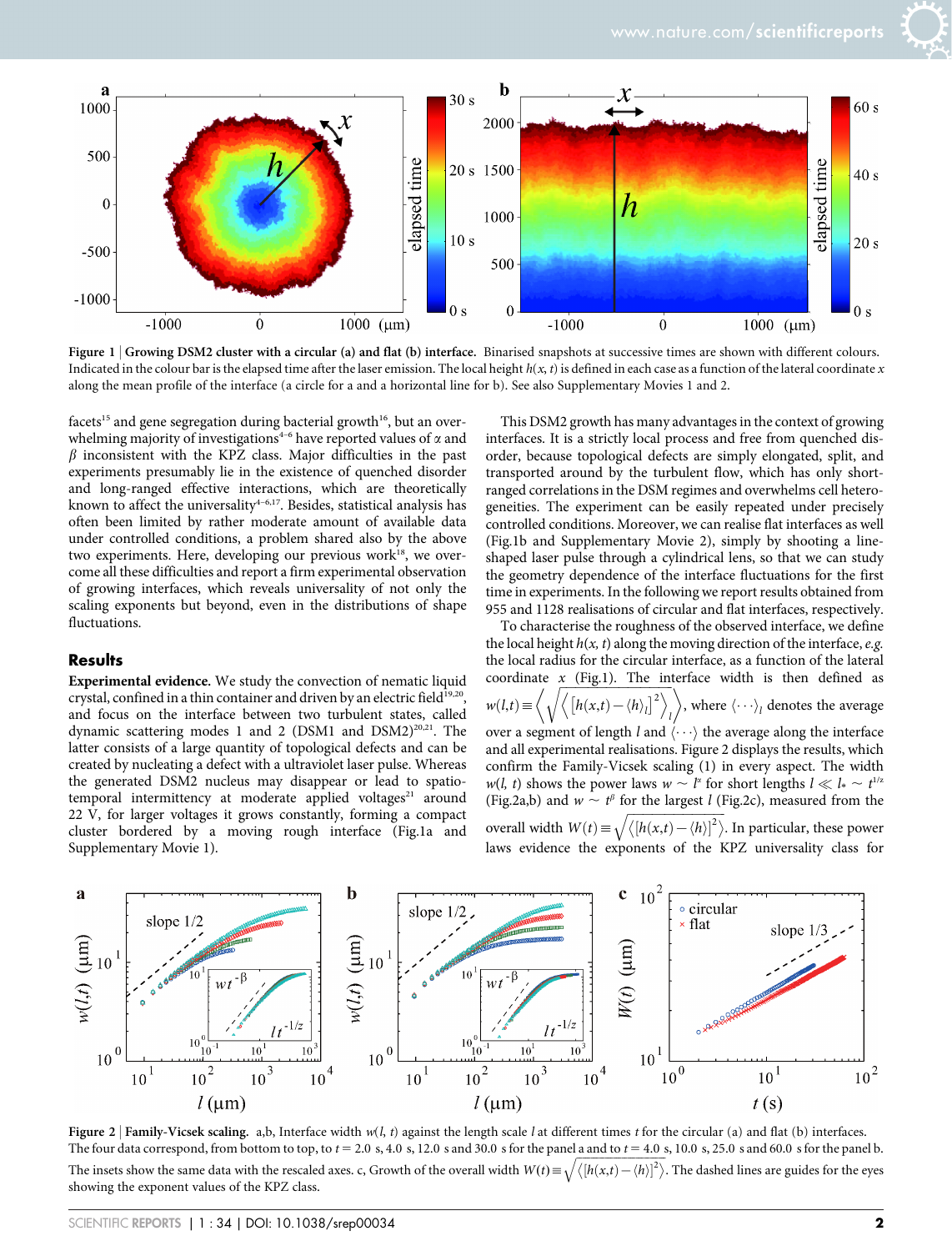one-dimensional interfaces, namely  $\alpha = 1/2$  and  $\beta = 1/3$ , regardless of the cluster shape. This is crosschecked in the insets of Fig.2ab, where we plot  $w' \equiv w(l, t)t^{-\beta}$  against  $l' \equiv lt^{-1/z}$  using the KPZ exponents and confirm that the data in the main panels collapse onto a single curve  $w' = F(l')$  in agreement with equation (1). Therefore, we conclude that the DSM2 interface growth belongs to the KPZ class, demonstrating the robustness of the KPZ universality.

Now we investigate the detailed form of the scale-invariant fluctuations. The Family-Vicsek scaling suggests that the height  $h$  is composed of a deterministic linear growth term and a stochastic  $t^{1/3}$  term:

$$
h \simeq v_{\infty} t + (\Gamma t)^{1/3} \chi,
$$
 (2)

with two parameters  $v_{\infty}$ ,  $\Gamma$  and the random amplitude  $\gamma$  which captures the fluctuations of the growing interace. We measure the values of the two parameters  $v_{\infty}$  and  $\Gamma$  from the experimental data

(Supplementary Note 1) and make histograms of the rescaled height  $\chi = (h - v_{\infty}t)/(\Gamma t)^{1/3}$  in Fig.3a. The result shows, surprisingly, clearly distinct distributions for the circular and flat interfaces (solid and open symbols), each of them not centred nor symmetric. To confirm we measure the second to fourth order cumulants of the height h, defined as  $\langle h^2 \rangle_c \equiv \langle \delta h^2 \rangle, \langle h^3 \rangle_c \equiv \langle \delta h^3 \rangle$  and  $\langle h^4 \rangle_c \equiv \langle \delta h^4 \rangle - 3 \langle \delta h^2 \rangle^2$  with  $\delta h \equiv h - \langle h \rangle$ , and plot the skewness  $\langle h^3 \rangle_c / \langle h^2 \rangle_c^{3/2}$  and the kurtosis  $\langle h^4 \rangle_c / \langle h^2 \rangle_c^2$  in Fig.3b. Indeed, they have asymptotic values significantly different from zero unlike the Gaussian distribution, and distinct between the circular and flat interfaces.

In fact our experimental data in Fig.3a trace very precisely, without fitting, well-known distributions from a completely different context, namely the Tracy-Widom (TW) distributions of random matrix theory<sup>22</sup>. There are a few variants of the TW distributions. The data for the circular interfaces agree with the GUE TW distribution<sup>23</sup>, which governs the largest eigenvalue distribution of complex



Figure 3 | Universal fluctuations. a, Histogram of the rescaled local height  $\chi = (h - v_{\infty}t)/(\Gamma t)^{1/3}$ . The blue and red solid symbols show the histograms for the circular interfaces at  $t = 10$  s and 30 s; the light blue and purple open symbols are for the flat interfaces at  $t = 20$  s and 60 s, respectively. The dashed and dotted curves show the GUE and GOE TW distributions, respectively. Note that for the GOE TW distribution  $\chi$  is multiplied by  $2^{-2/3}$  in view of the theoretical prediction<sup>31</sup>. b, The skewness (circle) and the kurtosis (cross) of the distribution of the interface fluctuations for the circular (blue) and flat (red) interfaces. The dashed and dotted lines indicate the values of the skewness and the kurtosis of the GUE and GOE TW distributions31. c, d, Differences in the cumulants between the experimental data  $\langle \chi^n \rangle_c$  and the corresponding TW distributions  $\langle \chi^n_{\text{GUE}} \rangle_c$  for the ciruclar interfaces (c) and  $\langle \chi^n_{\text{GOE}} \rangle_c$ for the flat interfaces (d). The insets show the same data for  $n = 1$  in logarithmic scales. The dashed lines are guides for the eyes with the slope  $-1/3$ .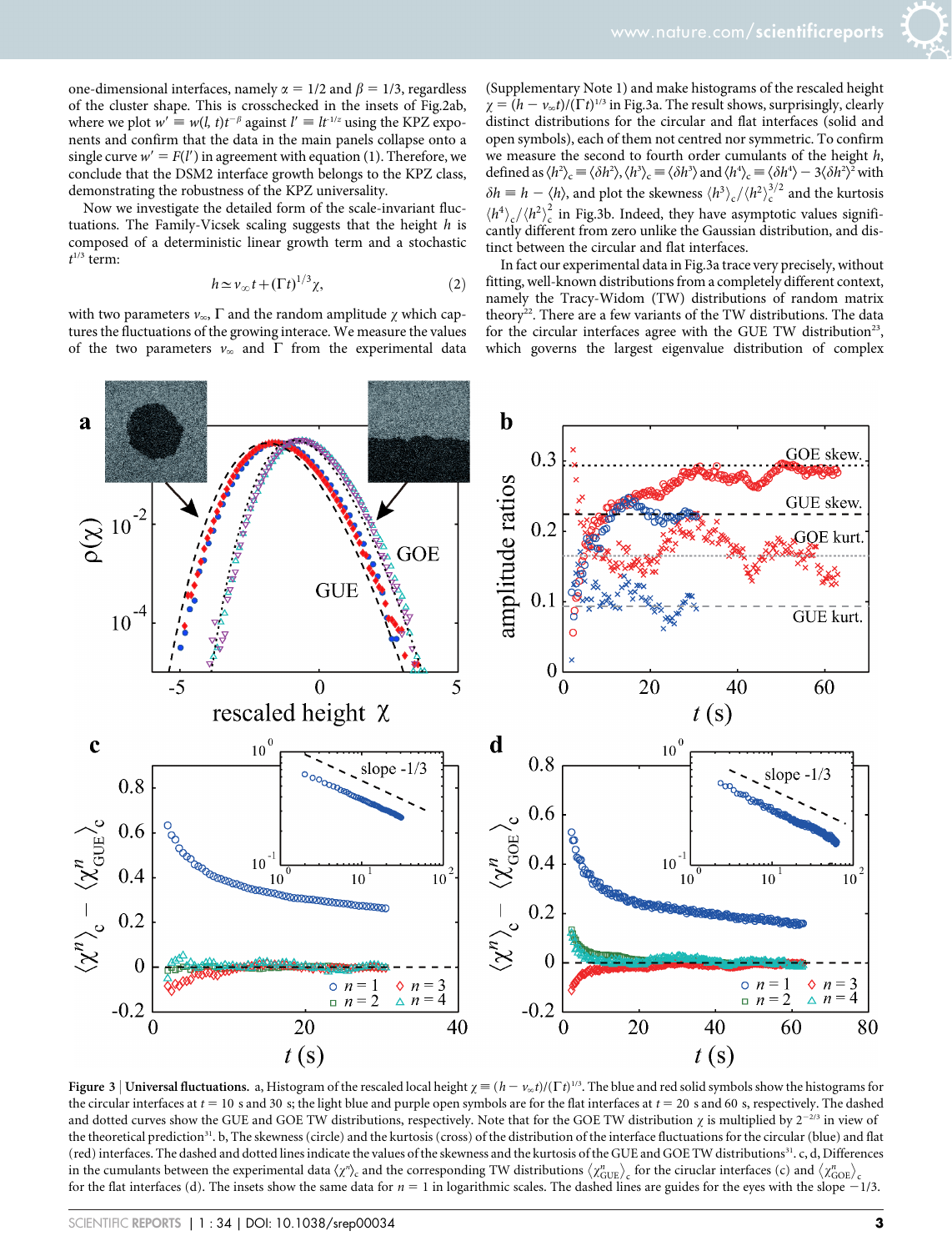hermitian random matrices (see below for details). In contrast those for the flat interfaces obey the real symmetric matrix counterpart, i.e., the GOE TW distribution<sup>24</sup>. The agreements are down to the scale  $10^{-5}$ , apart from a slight horizontal translation.

To elucidate this apparent deviation of the first moment, we plot in Fig.3cd the time series of the difference between the nth order cumulants of the measured  $\gamma$  and the theoretical values for the TW distributions. In both cases, the second to fourth order cumulants quickly converge to the corresponding TW values, whereas the first order cumulant  $\langle \chi \rangle$ , *i.e.* the mean, still has a significant deviation as suggested in the histograms. However, this deviation decreases in time, actually obeying a clear power law  $\sim t^{-1/3}$  (the insets of Fig.3c,d), and vanishes in the  $t \rightarrow \infty$  limit. To summarise, we have found that the interface fluctuations of the circular and flat interfaces precisely agree with the GUE and GOE TW distribution, respectively, at least up to the fourth order cumulant, with the pronounced finite-time effect proportional to  $t^{-1/3}$  for the mean.

Theoretical accounts. Now we provide current theoretical understanding based on the KPZ equation (see also Supplementary Note 2 and a recent review<sup>25,26</sup>). First we illustrate how the TW distributions arise in random matrix theory. Let us consider an  $N \times N$  complex hermitian matrix A with matrix elements  $A_{ii}$ satisfying  $\bar{A}_{ij} = A_{ij}$ . The matrix A becomes random by drawing  $A_{ij}$ from a Gaussian distribution. More precisely, we assume that the  $A_{ii}$ 's are independent with mean zero,  $\langle A_{ii} \rangle = 0$ , and variance  $\langle |A_{ij}|^2 \rangle = N$ . This statistical weight can be written more compactly as the Boltzmann factor  $Z_N^{-1}$ exp $\left(-\frac{1}{2N}TrA^2\right)$  with the normalizing constant  $Z_N$ , which defines the Gaussian unitary ensemble (GUE). A has N real eigenvalues. Since A is random, so are the eigenvalues. Concerning the largest eigenvalue  $\lambda_{\text{max}}$ , one finds

$$
\lambda_{\text{max}} \simeq 2N + N^{1/3} \chi_{\text{GUE}},\tag{3}
$$

for large N. The random amplitude  $\chi$ GUE has the GUE TW distribution<sup>23</sup>, which is shown by the left dashed line in Fig.3a. The cumulative distribution function of  $\chi_{\text{GUE}}$  can be expressed as the determinant of an operator defined through the Airy kernel

 $K(x,y) = \int_0^\infty d\lambda \text{Ai}(x+\lambda) \text{Ai}(y+\lambda)$ , where x and y range over the

real line and Ai is the standard Airy function. Then

$$
Prob(\chi_{\text{GUE}} \le s) = \det(1 - P_s K P_s), \tag{4}
$$

where  $P_s$  is the projection onto [s,  $\infty$ ).  $P_sKP_s$  has the kernel  $K(x, y)$  for  $s \leq x$ , y and equals to 0 otherwise. The determinant in equation (4) is simply the product of the eigenvalues of the operator  $1 - P_s K P_s$ . For the Gaussian orthogonal ensemble (GOE), one follows the same construction, only now A has to be real symmetric. The GOE TW distribution is again derived from its largest eigenvalue as in equation (3) with a determinant identity similar to equation  $(4)^{24}$  and is indicated by the right dotted line in Fig.3a.

In their celebrated work<sup>10</sup>, Kardar, Parisi, and Zhang proposed to model the interface growth through the stochastic evolution equation

$$
\frac{\partial}{\partial t}h(x,t) = \frac{1}{2}\lambda \left(\frac{\partial}{\partial x}h(x,t)\right)^2 + v\frac{\partial^2}{\partial x^2}h(x,t) + \sqrt{D}\eta(x,t) \tag{5}
$$

with material dependent parameters  $\lambda$ , v, D and white noise  $\eta(x, t)$ representing the random nucleation events. In the flat case the initial height would be simply  $h(x, 0) = 0$ , whereas for the droplet one would choose the parabola  $h(x, 0) = -(x/d)^2$  with small d and focus only on the top part of the droplet, so that the interface may be described by a single-valued height  $h(x, t)$ . Studying behaviour of the equation under rescaling, one concludes<sup>10,11</sup> that the height fluctuations should grow as  $t^{1/3}$  and the lateral correlation length as  $t^{2/3}$ , *i.e.*,  $\alpha = 1/2$ and  $\beta = 1/3$  as already mentioned above. On the other side,

despite intense efforts, probability density distributions seemed to be unaccessible so far.

Exploiting lattice approximations<sup>27</sup> together with an intricate asymptotic analysis, we have obtained an exact solution of equation  $(5)^{28,29}$ . It covers precisely the droplet growth of the experiment and provides a formula for the cumulative distribution function of  $h(x, t)$ . The distribution function, described through the determinant of a time-dependent operator, is found to have a structure comparable to equation (4) and to converge to the TW distribution in the limit of large t. This is consistent with our experimental result for the droplet growth (Fig.3a–c) and provides a strong theoretical evidence of the universality of scale-invariant fluctuations. From the exact solution one can further compute how fast the long time limit is approached. Indeed it turns out that the mean is the slowest mode and it approaches the TW mean as  $t^{-1/3}$ , which precisely agrees with our experimental observation in Fig.3c. For the flat case the exact solution of equation  $(5)$  is yet to be accomplished<sup>34</sup>. But for certain discrete models in the KPZ class, a mapping to a combinatorial problem has allowed a detailed analysis and the GOE TW distribution has been predicted<sup>30-33</sup>, as indeed demonstrated by our experiment (Fig.3d).

#### **Discussion**

It is remarkable that growing interfaces in a thin film have such profound statistics for the shape fluctuations. In addition to the unexpected link to the random matrix theory, it is rather counterintuitive that, while in the KPZ class the scaling exponents are always the same, statistical properties of the height fluctuations do depend on the initial curvature of the interface. This is manifested in the two distinct but nevertheless universal height distributions, as clearly shown by our experiment. This result, together with the accompanying theory, provides strong evidence of the universality beyond the scaling laws, which underlies scale-invariant phenomena out of equilibrium.

#### Methods

Experimental setup and procedures. The experimental setup is outlined in Supplementary Figure 1. A thin container of inner dimensions 16 mm  $\times$  16 mm  $\times$ 12  $\mu$ m is filled with liquid crystal N-(4-methoxybenzylidene)-4-butylaniline (MBBA) and 0.01 wt.% of tetra-n-butylammonium bromide. The liquid crystal molecules, initially aligned perpendicularly to the cell surfaces, strongly fluctuate when a sufficiently large ac voltage is applied between them and the first turbulent state DSM1 is reached. We then shoot 355 nm ultraviolet laser pulses to nucleate a topological defect in the liquid crystal orientation<sup>21</sup>, which multiplies and forms the second turbulent state DSM2. For the experiments presented here, we shot two successive laser pulses of energy 6 nJ for the circular interfaces and  $0.04$  nJ/ $\mu$ m for the flat ones. The experiments were performed at temperature  $25^{\circ}$ C under the applied voltage 26 V at 250 Hz.

- 1. Stanley, H. E. Introduction to Phase Transitions and Critical Phenomena (Oxford Univ. Press, Oxford, 1987).
- 2. Henkel, M. Conformal Invariance and Critical Phenomena (Springer, Berlin, 1999).
- 3. Frisch, U. Turbulence: The Legacy of A.N. Kolmogorov (Cambridge Univ. Press, Cambridge, 1996).
- 4. Barabási, A.-L. & Stanley, H. E. Fractal Concepts in Surface Growth (Cambridge Univ. Press, Cambridge, 1995).
- 5. Meakin, P. The growth of rough surfaces and interfaces. Phys. Rep. 235, 189–289 (1993).
- 6. Halpin-Healy, T. & Zhang, Y.-C. Kinetic roughening phenomena, stochastic growth, directed polymers and all that. Aspects of multidisciplinary statistical mechanics. Phys. Rep. 254, 215–414 (1995).
- 7. Family, F. & Vicsek, T. Scaling of the active zone in the Eden process on percolation networks and the ballistic deposition model. J. Phys. A 18, L75–L81 (1985).
- 8. Rubio, M. A., Edwards, C. A., Dougherty, A. & Gollub, J. P. Self-affine fractal interfaces from immiscible displacement in porous media. Phys. Rev. Lett. 63, 1685–1688 (1989).
- 9. Wakita, J., Itoh, H., Matsuyama, T. & Matsushita, M. Self-affinity for the growing interface of bacterial colonies. J. Phys. Soc. Jpn. 66, 67–72 (1997).
- 10. Kardar, M., Parisi, G. & Zhang, Y.-C. Dynamic scaling of growing interfaces. Phys. Rev. Lett. 56, 889–892 (1986).
- 11. Forster, D., Nelson, D. R. & Stephen, M. J. Large-distance and long-time properties of a randomly stirred fluid. Phys. Rev. A 16, 732–749 (1977).